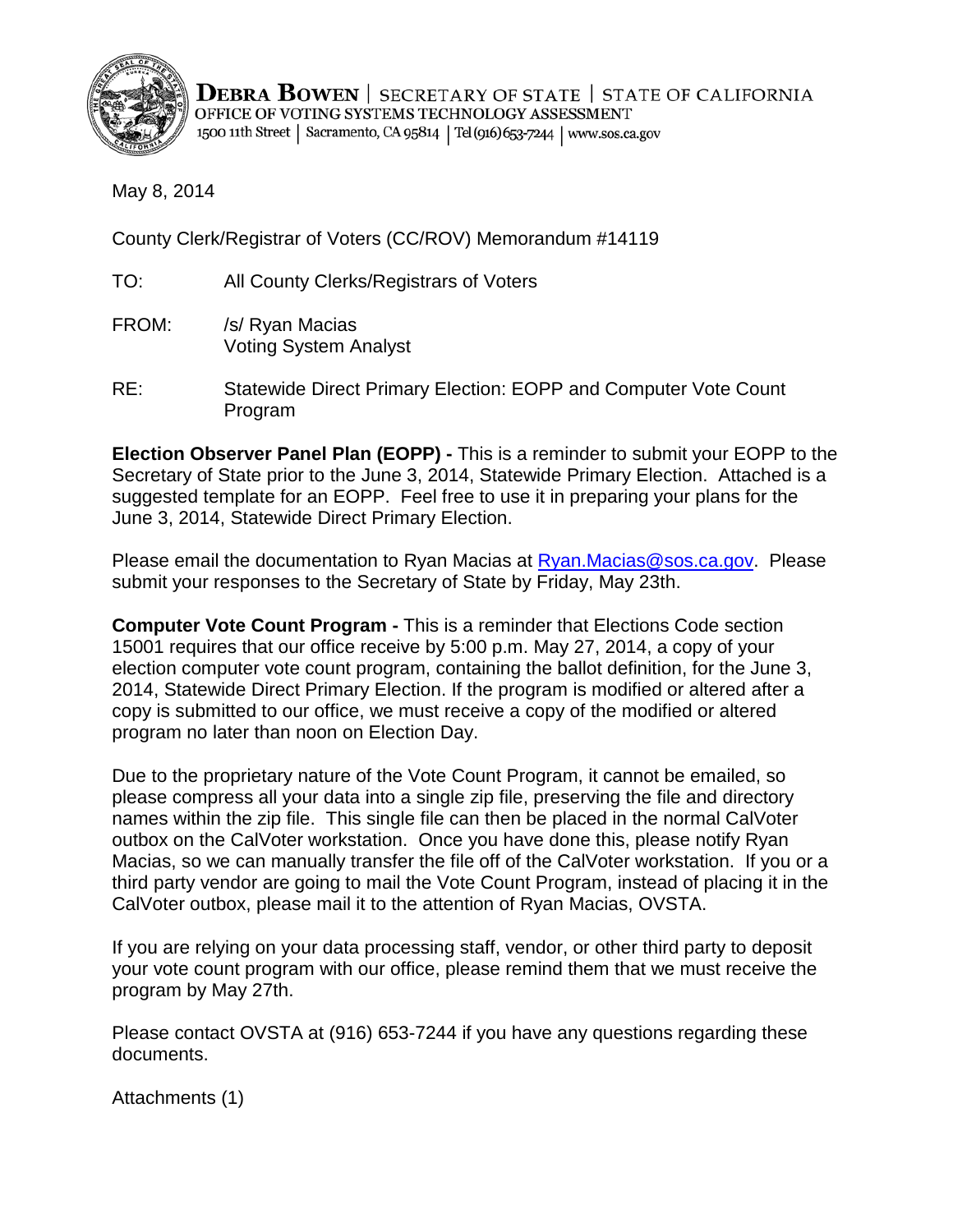#### **Election Observer Panel Plan Template**

#### **I. County and System Information**

- 1. Name of County
- 2. Name of Contact
- 3. Contact's Phone
- 4. Vendor and Voting Systems Used by County
- 5. Date

### **II. Purpose**

The purpose of an Election Observer Panel is to:

- 1. Provide the public with the opportunity to observe and make suggestions on ways to improve the election process.
- 2. Help ensure the integrity of the election process.
- 3. Remove some of the mystery associated with the election process in an effort to build voter confidence and encourage more people to take part.

## **III. Invite**

Between E-60 and E-30, prepare letters of invitation (see sample attached) to the following:

- 1. County Grand Jury
- 2. Political Party Central Committee Members
- 3. Advocacy Groups
- 4. League of Women Voters

Other groups or individuals expressing an interest in observing Election Day activities may also be included in the observer panel.

Note: You might want to consider offering to meet with groups to provide an opportunity for the group members to ask questions about the process.

## **IV. Appointment Letters (for introduction to precinct workers)**

After the groups have provided the names of interested panelists, prepare letters of introduction (see sample attached) for the panelist to use when visiting polling places on Election Day. Materials to be prepared for each panelist will include a listing of all polling places within the county for that specific election as well as the central counting site location and hours of operation.

## **V. Mechanism for Feedback**

Consider providing observers with a checklist and/or questionnaires to be completed and returned to you.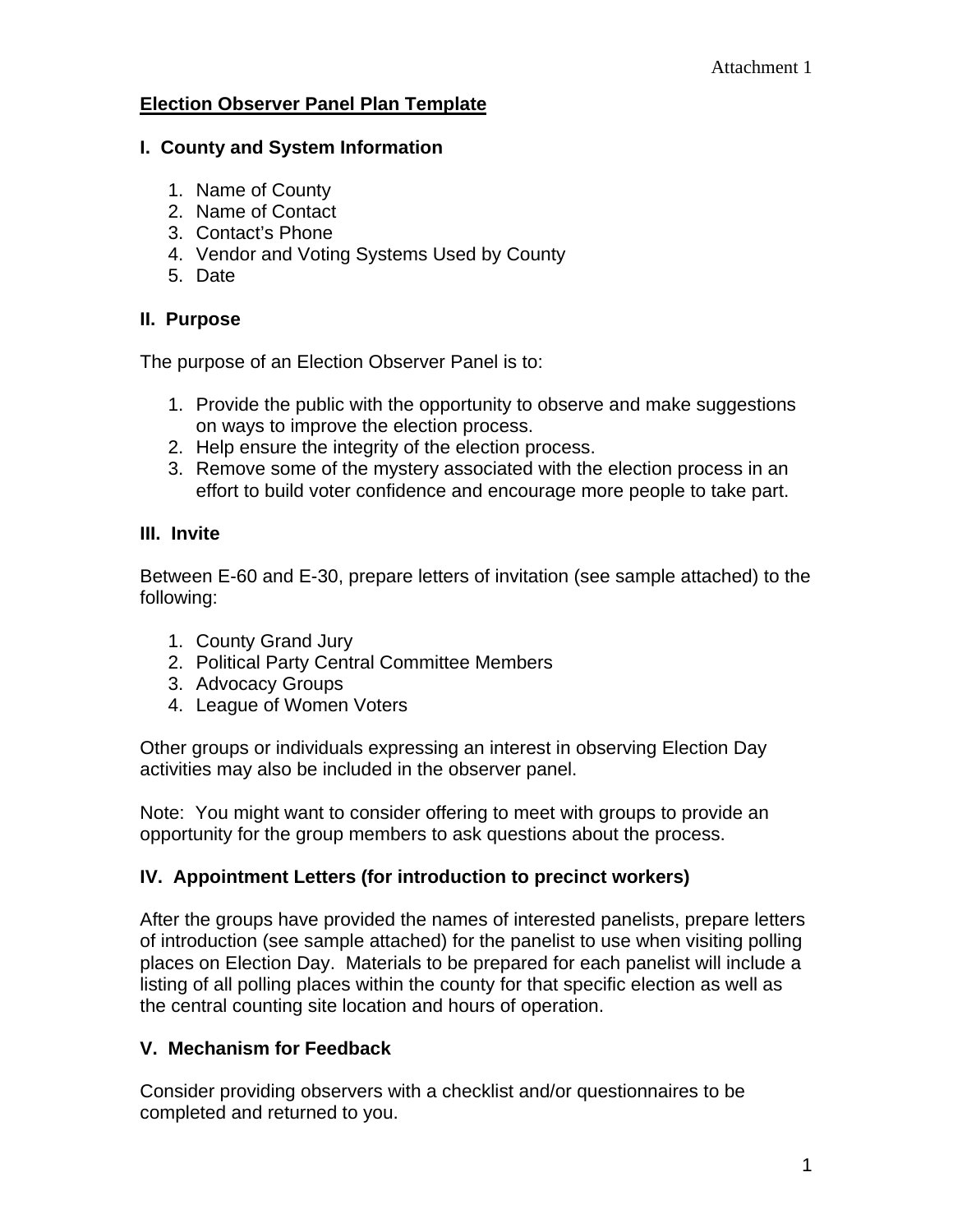### **General Rules for Observers**

Observers may:

- Observe the proceedings at the polls, including the opening and closing procedures.
- Obtain information from the precinct index that is posted near the entrance.
- Make notes and watch election procedures.
- View election-related activities at the central counting site on Election Day.
- View the canvass of the vote activities following the election.
- View vote-by-mail and provisional ballot processing.
- Ask questions of poll workers or voters at the polls as long as they do not interfere with the conduct of any part of the voting process.
- Ask questions of supervisors at the central counting site as long as they do not interfere with the conduct of the election procedures.

Observers are responsible for:

- Checking in at each site, whether polling place or central counting site.
- Wearing an identification badge.
- Maintaining a professional manner while observing the election process.
- Ensuring they do not interfere with the election process.

Observers may not:

- Interfere, in the judgment of the elections official, with the conduct of the election.
- Physically handle any voting materials or equipment.
- Sit at the official worktables or view confidential voter information on any work terminal.
- Communicate with voters (within 100 feet of the entrance to a polling place) regarding the casting of a vote, or speak to a voter regarding his or her qualifications to vote.
- Display any election material or wear campaign badges, buttons or apparel.
- Wear the uniform of a peace officer, a private quard, or security personnel.
- Use cellular phones, pagers, or two-way radios inside the polling place and/or within 100 feet of the entrance to the polling place.
- Talk to or attempt to stop the central counting site workers while they are processing ballots.
- Use the telephones, computers or other polling place facilities at polling places or the central counting site.
- Make physical contact with election personnel.
- Eat or drink in the polls or the central counting site.
- Assist in operations at any polling place or the central counting site.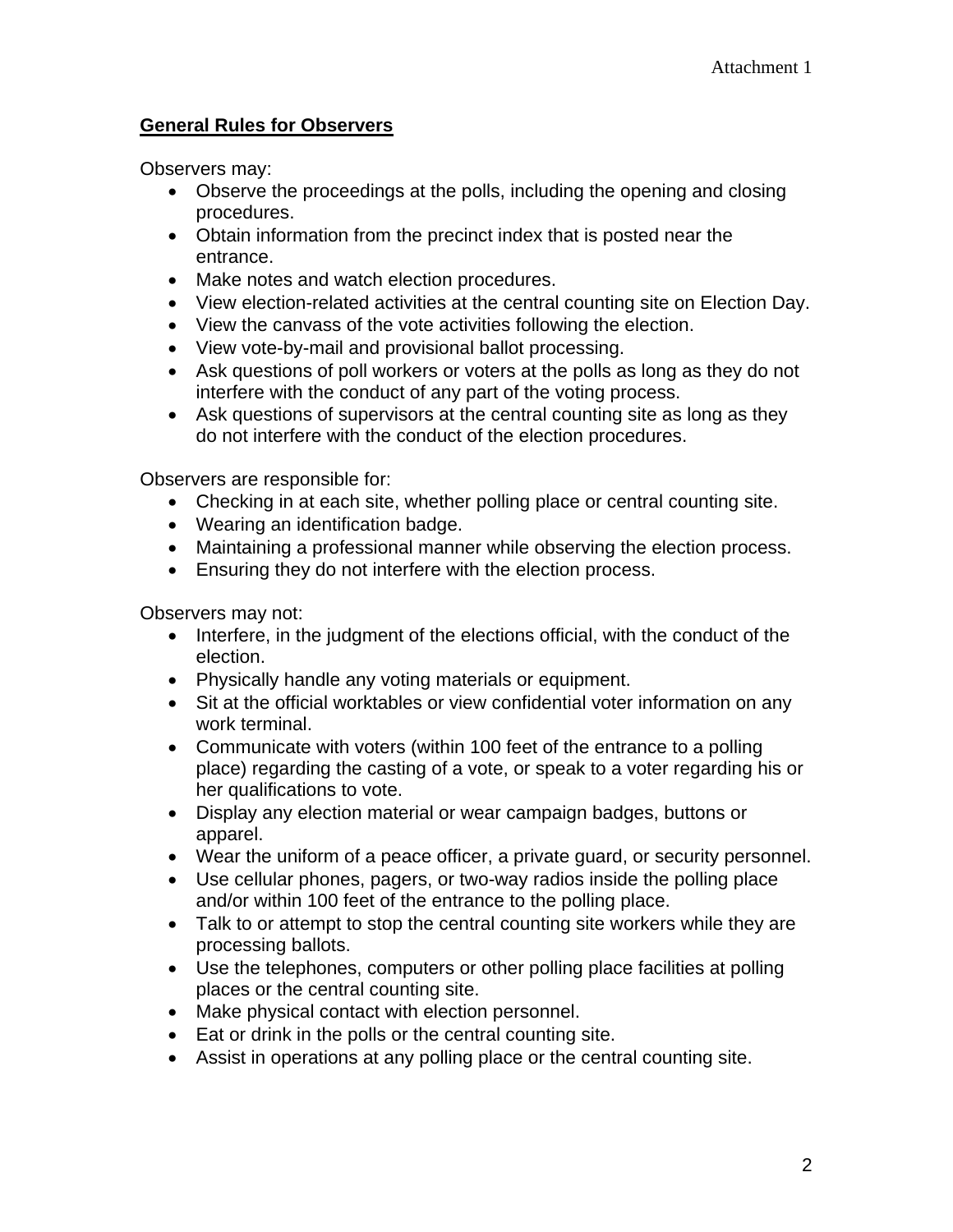# **SAMPLE LETTER OF INVITATION**

Date (E-60 to E-30)

Dear *XXX*:

The Department of Elections will convene an Election Observer Panel to observe activities associated with the *XXX* Election, which will be held on *XXX* date. Representatives of political party county central committees, advocacy groups, the League of Women Voters, and the County Grand Jury will be invited to participate.

Typically, members of the Panel visit one or more polling places on Election Day and then visit the ballot counting center to observe the tabulation of ballots on election night. Panel members are also invited to observe the processing of vote-by-mail ballots at the Department of Elections. Members of the Panel will be provided with the information they need to participate in these activities.

If your organization would like to be represented on the Election Observer Panel, please notify *XXX* by mail, by phone at *xxx-xxxx,* or by email at *XXX*. Please respond by *XXX* date, with the name of your representative. *XXX* will be available to meet with Panel members to explain their role in greater detail and to provide them with the information they will need.

Thank you for your interest in participating in our electoral system.

Sincerely,

*XXX*  Registrar of Voters/County Clerk